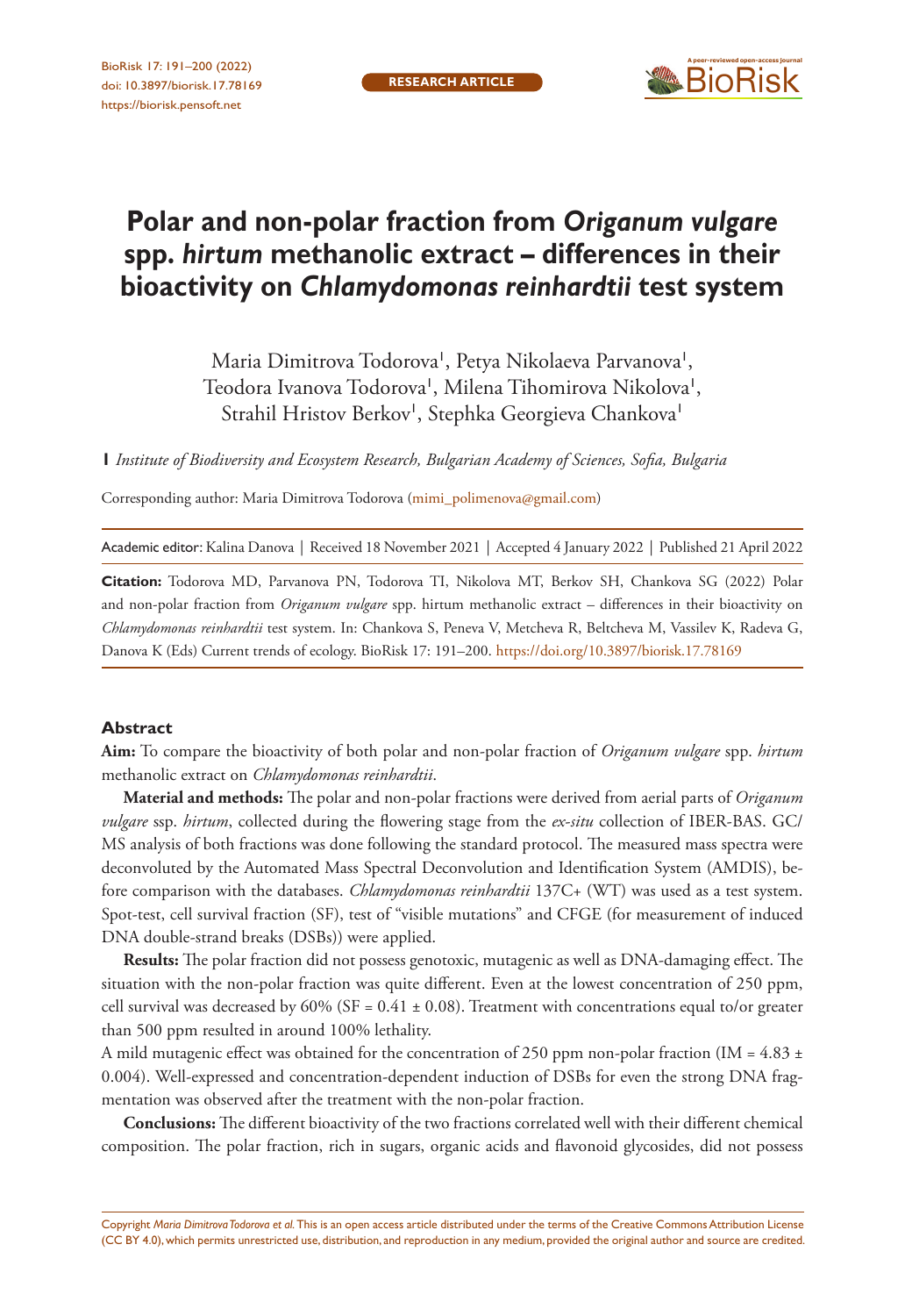genotoxic and mutagenic potential. The strong genotoxic potential of the non-polar fraction might be related to carvacrol content (37.08%), which is not present in the composition of the polar fraction. To the best of our knowledge, this study provides the first information that the carvacrol-rich non-polar fraction of *Origanum vulgare* spp. *hirtum* methanolic extract possesses genotoxic, mutagenic and DNA damaging effect on some low eukaryotes, such as *C. reinhardtii.* Further experiments with carvacrol should be done in order to clarify the exact mechanism of action.

#### **Keywords**

Bioactivity, *Chlamydomonas reinhardtii*, polar and non-polar fraction *Origanum vulgare* spp. *hirtum* methanolic extract

### **Introduction**

*Origanum vulgare* L. (Lamiaceae) is a perennial herb native to the Mediterranean Region and western Eurasia (De Martino et al. 2009; Pezzani et al. 2017). Oregano has been widely applied not only as a flavouring herb, but also for medicinal purposes for centuries. Extensive data exist concerning its antioxidant, antimicrobial, anti-inflammatory and anti-cancer activity (reviewed in Pezzani et al. 2017). Together with these properties, current studies are focused on its promising application as a biopesticide (Ibáñez and Blázquez 2017; Alkan 2020; Grul'ová et al. 2020; Abd-ElGawad et al. 2021). Most of the activities are contributed to the phenolic monoterpenes, thymol and carvacrol (De Santis et al. 2019). Our previous data already revealed that the methanolic extract with a quantity of carvacrol 15.67% is less toxic/genotoxic than the essential oil containing 74.34% carvacrol (unpublished data). Taking into account these data, our present hypothesis is that carvacrol-rich extract fractions would be more genotoxic than those without carvacrol.

The aim of the present work was to compare the bioactivity of polar and non-polar fractions of oregano methanolic extract on *Chlamydomonas reinhardtii*.

### **Materials and methods**

### Plant material and extraction procedure

Crude methanolic extract from aerial parts of *Origanum vulgare ssp. hirtum*, collected during the flowering stage from the *ex*-*situ* collection of IBER-BAS, was obtained by air-drying, extraction by classical maceration with methanol for 24 h, filtration and evaporation to dryness. Liquid/liquid extraction, using distilled water and chloroform, was used in order to separate the non-polar and polar compounds into two fractions.

### GC/MS analysis

A total of 50 mg of each fraction was dissolved in 50 μl of pyridine. Then, 50 μl of N,O-bis-(trimethylsilyl)trifluoroacetamide were added and the samples were heated at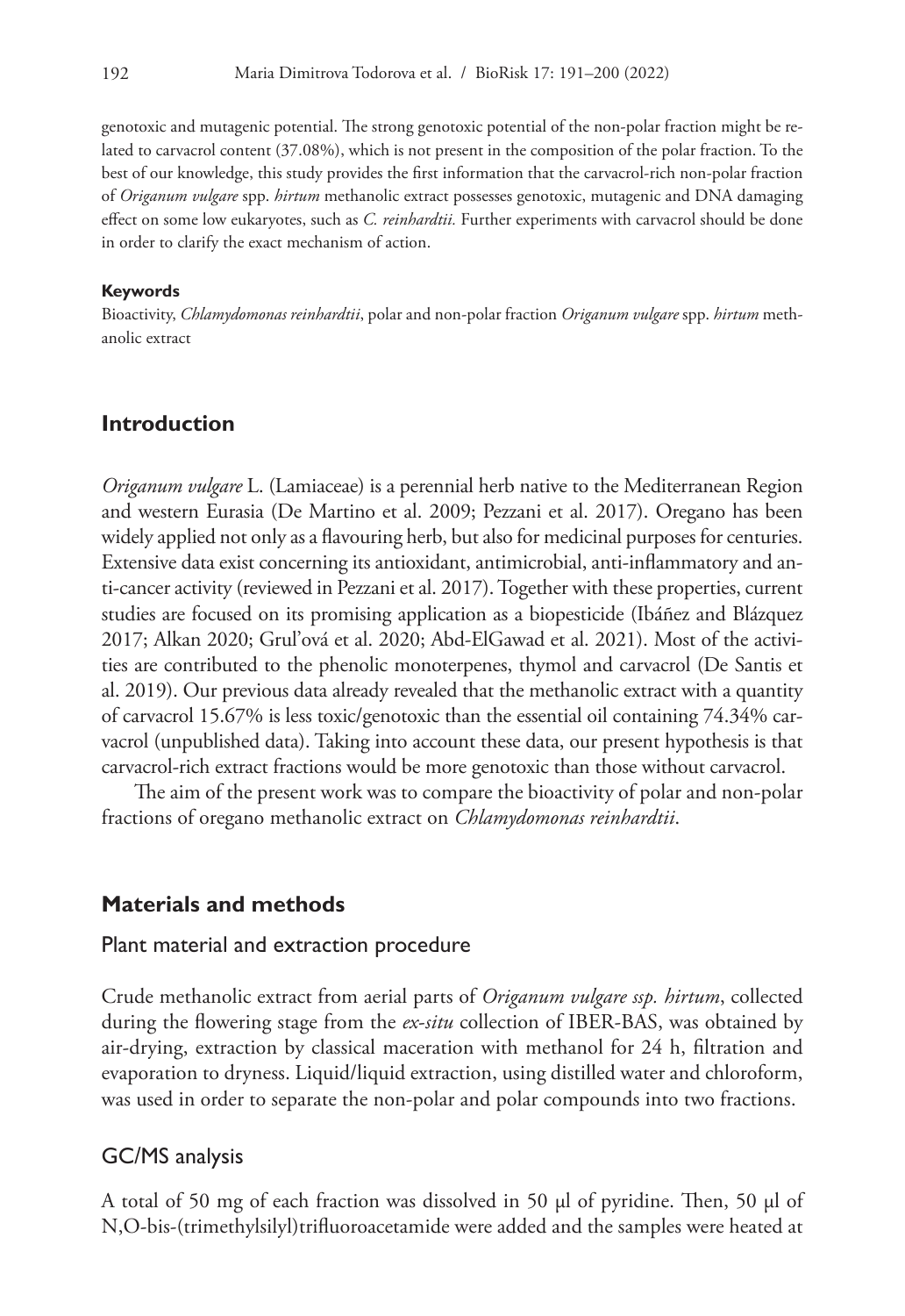70 °C for 2 h. After cooling, the samples were diluted with 300 μl of chloroform and analysed using GC-MS. The GC–MS spectra were recorded on a Thermo Scientific Focus GC, coupled with a Thermo Scientific DSQ mass detector operating in EI mode at 70 eV. The chromatographic conditions have been described by Berkov et al. (2021). The metabolites were identified as TMSi derivatives by comparing their mass spectra and retention indices (RI) with online available plant-specific database. The measured mass spectra were deconvoluted by the Automated Mass Spectral Deconvolution and Identification System (AMDIS), before comparison with the databases. RI of the compounds were recorded with standard n-hydrocarbon calibration mixture (C9- C36) (Restek, Cat no. 31614, supplied by Teknokroma, Spain) using AMDIS 3.6 software.

# Toxicity/Genotoxicity

The *C. reinhardtii* strain 137C (+) WT cell suspensions (1×10<sup>6</sup> cells/ml) at the end of the exponential and the beginning of the stationary phase were treated for 10 seconds with six concentrations of polar and non-polar fractions (250, 500, 750, 1000, 3000 and 5000 ppm). The concentrations and exposure time were the same as those previously defined for methanolic extract. Sager-Granick liquid medium (SG) and DMSO 1000 ppm were used as negative controls. As a positive control, 500 ppm Nurelle D was used following commercial recommendations for pest control. In order to calculate the survival fraction of cells (SF) (Bryant 1968), the "clonal" assay, based on colony-forming ability, was performed.

# **Mutagenicity**

The mutagenic potential of polar and non-polar fractions was revealed by the test of "visible mutations". Changes in the size, morphology and pigmentation of surviving colonies were analysed (Shevchenko 1979). The calculations of percentage-induced mutant colonies and index of mutagenicity (IM) have been described in detail previously (Dimitrova et al. 2007).

### Test for double-strand breaks (DSBs) induction in DNA

Constant Field Gel Electrophoresis (CFGE) procedure and its advantages for the evaluation of potential DNA damaging capacity of the fractions were described earlier by Chankova and Bryant (2002) and Chankova et al. (2005). The fraction of DNA released (FDR) from the wells was calculated according to the formula presented by Chankova et al (2009) and Dimova et al. (2009).

# Data analysis

All data are mean values from at least three independent experiments. GraphPad Prism programme version 6.04 software (San Diego, USA) and one-way analysis of variance ANOVA were used.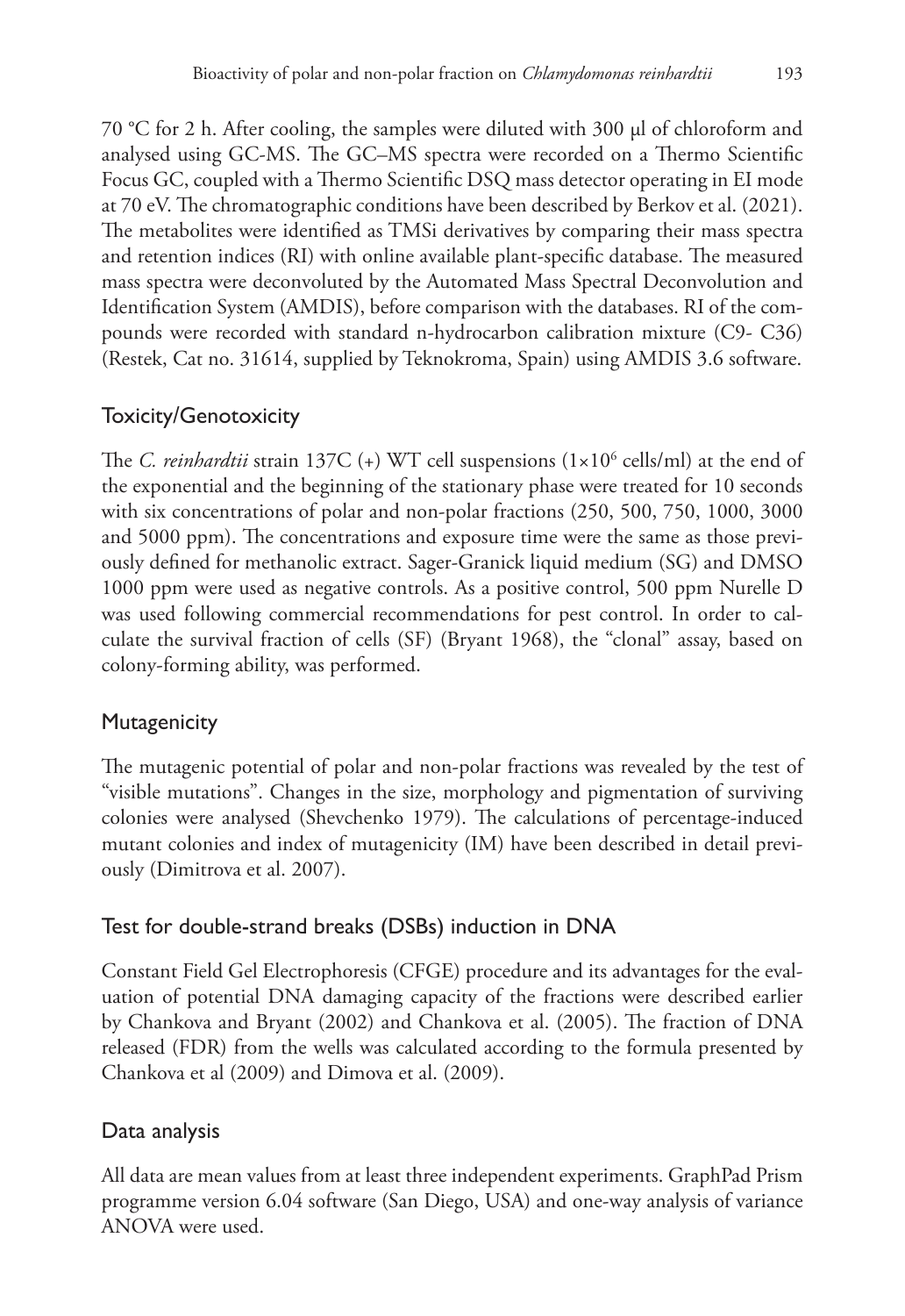### **Results**

### GC/MS analysis of polar and non-polar fraction of methanolic extract

Thirty-four compounds were identified in the studied fractions of *O. vulgare* ssp *hirtum* methanolic extract (Table 1). Mono-, di-, trisaccharides, flavonoids, organic and phenolic acids and sugar alcohols were found in the polar fraction. Sucrose (**25**) and 6-hydrohyflavon glycoside (**24**) were determined as main constituents. Monoterpenoids, fatty and triterpene acids, sterols and flavonoid aglycones were identified in the non-polar fraction with the main compound carvacrol (**3**) (37.08%).

Quantities are relative to the percentage of the area of all chromatogram peaks.

#### Toxicity/Genotoxicity of polar and non-polar fractions

As a first step, the toxic/genotoxic potential of the polar and non-polar fractions was compared using the 'spot' test and survival fraction (SF) assay.

Significant differences were obtained between polar and non-polar fractions with regard to these two endpoints. Spot test data illustrated no concentration-dependent effect of polar fraction – the spot's intensity was identical in all samples, including control samples. These results are informative for the absence of toxic/genotoxic capacity of the polar fraction in this concentrations range (Fig. 1). Quite different was the second picture when non-polar fraction was used – single colonies instead of a spot were formed after the treatment with the lowest tested concentration of 250 ppm and no survived colonies or spots formation were seen after the application of concentrations equal to/or greater than 500 ppm. These results could be attributed to the very strong toxic/genotoxic capacity of the non-polar fraction inducing cell death (Fig. 1, second row).

Our SF results corresponded well with the spot test information. None of the tested polar fraction concentrations decreased the cell survival. The results were comparable with those calculated for the control samples (Fig. 2). On the other side, well expressed toxic/genotoxic potential was found for the non-polar fraction. Even at the lowest concentration of 250 ppm, cell survival was decreased by 60% (Fig. 2). Treatment with concentrations equal to/or greater than 500 ppm resulted in around 100% lethality.

#### **Mutagenicity**

Further, the mutagenic potential was evaluated. Again, treatment with any of the tested polar fraction concentrations did not result in statistically significant induction of mutant colonies. Contrarily, 250 ppm of the non-polar fraction was found to possess a mild mutagenic effect (IM =  $4.83 \pm 0.004$ ) (Table 2). Two types of "visible mutations" in *C. reinhardtii* strain 137C were obtained – low-size and pigmental, which are considered as a result of delayed cell division and point mutations in nuclear or chloroplast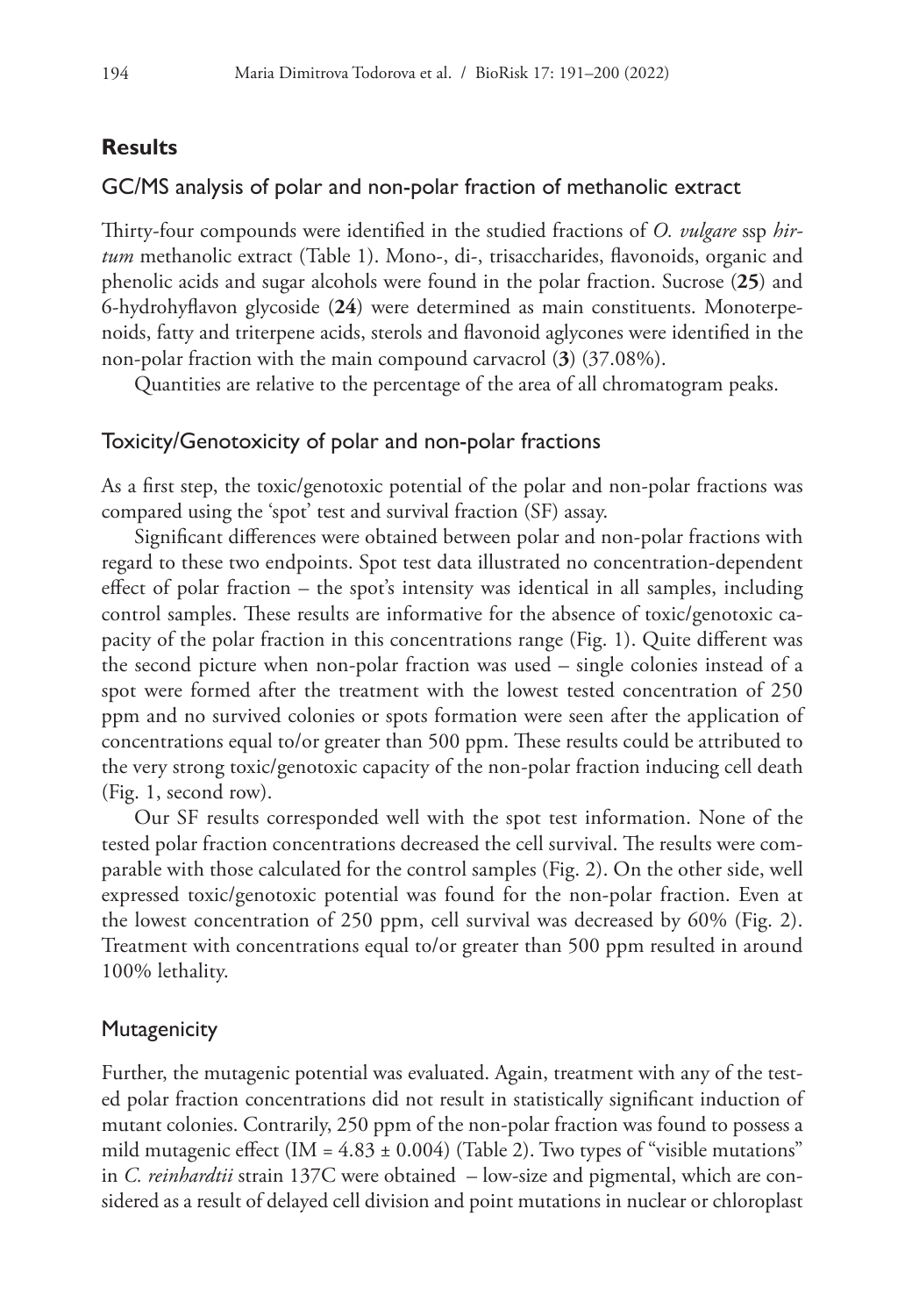| Compounds                    | Retention time (RT) | Retention index (RI) | Polar fraction [%] | Non-polar fraction [%] |
|------------------------------|---------------------|----------------------|--------------------|------------------------|
| Glycerol (1)                 | 4.48                | 1258                 | 3.86               |                        |
| Succinic acid (2)            | 4.90                | 1305                 | 0.20               |                        |
| Carvacrol (3)                | 5.18                | 1339                 |                    | 37.08                  |
| Fatty alcohol (4)            | 5.70                | 1389                 |                    | 1.65                   |
| Caryophyllene (5)            | 6.14                | 1492                 |                    | 1.95                   |
| Meso erythrol (6)            | 6.55                | 1496                 | 0.64               |                        |
| Pyroglytamic acid (7)        | 7.26                | 1512                 | 0.6                |                        |
| Caryophyllene oxide (8)      | 8.15                | 1517                 |                    | 2.33                   |
| 4-Hydroxybenzoic acid (9)    | 8.45                | 1625                 | 0.5                |                        |
| Fatty acid (10)              | 8.50                | 1708                 |                    | 1.05                   |
| Arabitol (11)                | 9.65                | 1721                 | 0.16               |                        |
| Fructose 1 (12)              | 10.65               | 1800                 | 0.6                |                        |
| Fructose 2 (13)              | 11.24               | 1837                 | 4.49               |                        |
| Fructose 3 (14)              | 11.97               | 1855                 | 1.66               |                        |
| Glucose (15)                 | 12.59               | 1882                 | 7.14               |                        |
| Monosaccharide 1 (16)        | 13.36               | 1918                 | 0.57               |                        |
| Monosaccharide 2 (17)        | 14.14               | 1967                 | 5.47               |                        |
| Hexadecanoic acid (18)       | 15.48               | 2041                 |                    | 1.99                   |
| Myo-inositol (19)            | 16.04               | 2080                 | 6.22               |                        |
| Caffeic acid (20)            | 17.02               | 2131                 | 0.58               |                        |
| Octadecatrienoic acid (21)   | 18.46               | 2211                 |                    | 3.74                   |
| Octadecanoic acid (22)       | 21.84               | 2238                 |                    | 0.56                   |
| Disaccharide 1(23)           | 23.17               | 2501                 | 1.92               |                        |
| 6-OH flavone glycoside (24)  | 24.89               | 2603                 | 10.07              |                        |
| Sucrose $(25)$               | 25.18               | 2628                 | 26.28              |                        |
| Naringenin (flavanone) (26)  | 27.95               | 2778                 |                    | 0.76                   |
| Disaccharide 2 (27)          | 29.60               | 3202                 | 2.66               |                        |
| 9-Octadecenoic acid (28)     | 29.83               | 3238                 |                    | 7.85                   |
| Taxifolin (flavanonols) (29) | 30.00               | 3377                 | 1.14               |                        |
| ß-Sitosterol (30)            | 36.41               | 3389                 |                    | 1.69                   |
| Disaccharide 3 (31)          | 38.01               | 3618                 | 1.5                |                        |
| Rosmarinic acid (32)         | 38.69               | 3642                 | 0.23               |                        |
| Triterpene acid 1 (33)       | 42.82               | 3739                 |                    | 0.84                   |
| Triterpene acid 2 (34)       | 44.81               | 3786                 |                    | 1.61                   |

**Table 1.** Metabolites in the polar and non-polar fraction of *O. vulgare* ssp *hirtum* methanolic extract identified by GC/MS.



Figure 1. Spot test of *C. reinhardtii* 137C+ after treatment with different concentrations of polar and non-polar fractions of *O. vulgare* ssp *hirtum* methanolic extract.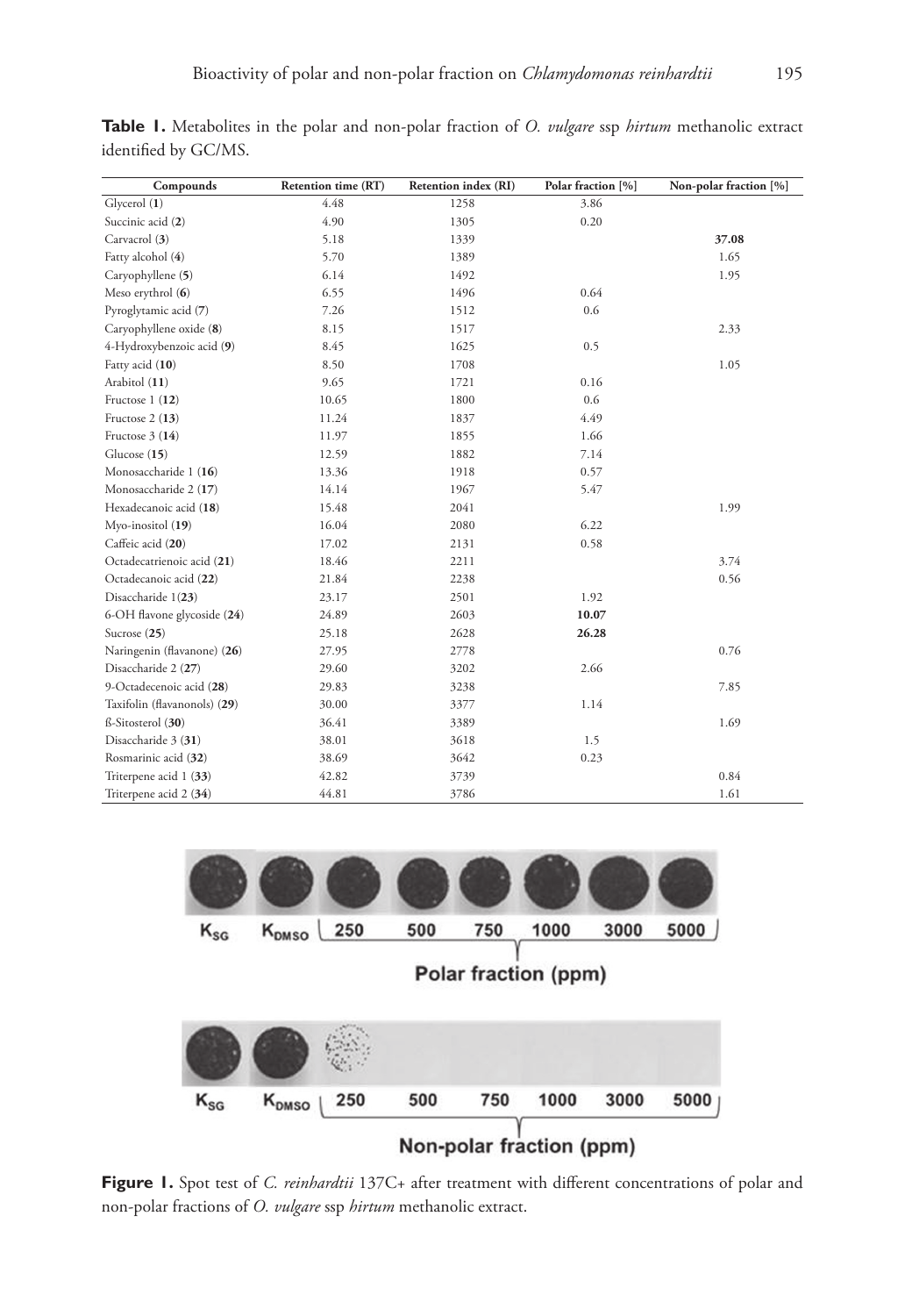

**Figure 2.** Cells survival fractions (*SF*) after the treatment with polar and non-polar fractions from *Origanum vulgare* methanolic extract. Mean data are from three independent experiments. Error bars represent standard errors of mean values. Where no error bars are evident, errors were equal to or less than the symbols. One-way ANOVA analysis reveals statistically significant differences between SG vs. all concentrations non-polar fraction (\*\*\*P < 0.0001).

**Table 2.** Mutagenic activity of the polar and non-polar fraction of *Origanum vulgare* spp. *hirtum* methanolic extract in *C. reinhardtii* 137C. One-way ANOVA analysis reveals statistically significant differences between SG vs. all concentrations non-polar fraction (ns: non-significant; \*\*\*P < 0.0001).

| Variants                   | <b>SF</b>                      | "Visible" mutations (%)          | Mutagenic index (IM) |
|----------------------------|--------------------------------|----------------------------------|----------------------|
| SG                         |                                | $0.098 \pm 0.0002$               |                      |
| DMSO 1000 ppm              | $0.99 \pm 0.001$ <sup>ns</sup> | $0.117 \pm 0.0002$ <sup>ns</sup> | 0.198                |
| 250 ppm polar fraction     | $0.97 \pm 0.07$ <sup>ms</sup>  | $0.120 \pm 0.0003$ <sup>ns</sup> | 0.232                |
| 500 ppm polar fraction     | $0.99 \pm 0.04$ <sup>ns</sup>  | $0.110 \pm 0.0002$ ns            | 0.128                |
| 750 ppm polar fraction     | $0.97 \pm 0.04$ <sup>ms</sup>  | $0.119 \pm 0.0005$ <sup>ns</sup> | 0.227                |
| 1000 ppm polar fraction    | $0.95 \pm 0.05$ <sup>ms</sup>  | $0.114 \pm 0.0003$ <sup>ns</sup> | 0.169                |
| 2000 ppm polar fraction    | $0.98 \pm 0.03$ <sup>ns</sup>  | $0.131 \pm 0.0005$ <sup>ns</sup> | 0.358                |
| 3000 ppm polar fraction    | $0.99 \pm 0.002$ <sup>ns</sup> | $0.118 \pm 0.0003$ <sup>ns</sup> | 0.210                |
| 250 ppm non-polar fraction | $0.41 \pm 0.08***$             | $0.569 \pm 0.001***$             | 4.83                 |

DNA, respectively. The absence of "visible mutations" after the treatment with a nonpolar fraction in the concentration range of 500–5000 ppm could be explained with the 100% cell lethality.

### DNA damaging potential

Our findings illustrated no DNA damaging capacity of the polar fraction – no statistically significant higher levels of DSBs were calculated after the application of the tested concentrations (Fig. 3). Well-expressed and concentration-dependent induction of DSBs for even the strong DNA fragmentation was observed after the treatment with a non-polar fraction (Fig 3). No statistically significant difference between DSBs levels measured after the treatment with 750 and 1000 ppm of the non-polar fraction was scored ( $p > 0.05$ ).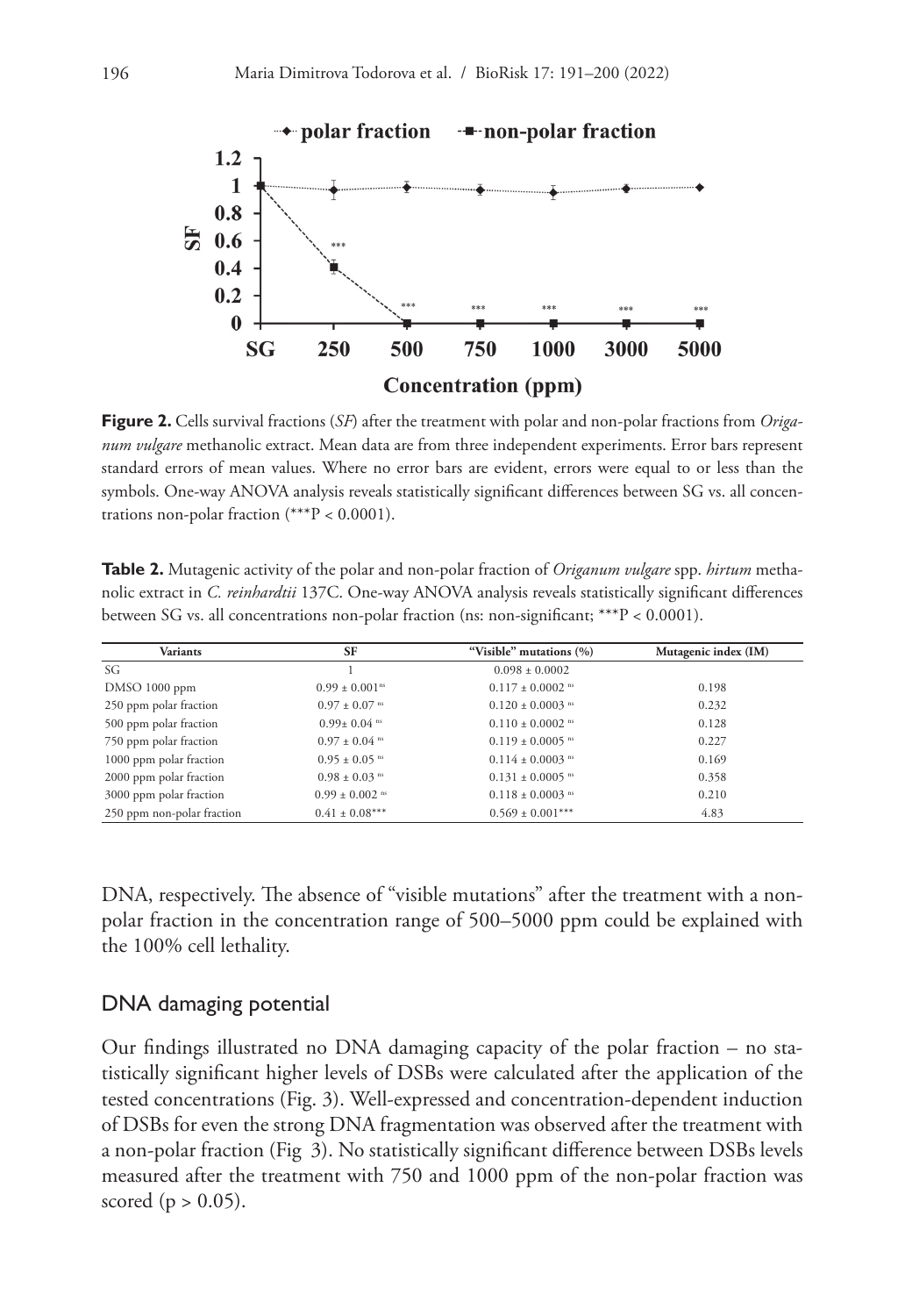

**Figure 3.** DSBs induced after the treatment with polar and non-polar fractions of *Origanum vulgare* spp. *hirtum* methanolic extract. Mean data are from three independent experiments. Error bars represent standard errors of mean values. Where no error bars are evident, errors are equal or less than the symbols. One-way ANOVA analysis reveals statistically significant differences between SG vs. all concentrations of the non-polar fraction  $(***P < 0.0001)$ .

### **Discussion**

The present work provides evidence for the differences in the bioactivity of polar and non-polar fractions isolated from *Origanum vulgare* spp. *hirtum* methanolic extract.

The polar fraction was shown to possess no toxic/genotoxic, mutagenic or DNA damaging potential on *Chlamydomonas reinhardtii* WT 137C.

Contrary to these results, the well-expressed genotoxic, mutagenic and DNA damaging potential of the non-polar fraction was revealed, depending on the concentration applied. SF data revealed a very strong decrease of cell survival in the range of 250 to 500 ppm, after that no effect of concentration was found. No survived colonies after the treatment with concentrations in the range 500–1000 ppm were scored. A concentration-dependent increasing of non-polar fraction induced DSB was found up to 750 ppm; after that, statistically not significant differences were calculated. Comparing the concentration-effect curves for the evaluation of SF and DSBs induced, we found that they are not completely similar. This confirmed our previous finding with Zeocin that other mechanisms in addition to DSB induction probably could be involved in the formation of cell death (Chankova et al. 2007).

Significant differences in the phytochemical content were obtained. The polar fraction was found rich in sucrose, while the main constituent of the non-polar one was carvacrol. Based on the reported results, it could be suggested that the strong genotoxic effect of the non-polar fraction could be attributed to the presence of carvacrol. Additionally, such difference could be explained with the previously reported data that essential oils and non-polar extracts are better absorbed into the algae cells than methanolic and polar extracts (Yi et al. 2011). Lipophilic compounds, such as carvacrol, may induce alterations to the cell membrane physico-chemical properties and thus allowing easier entry into the cells (Ben Arfa et al. 2006; Yi et al. 2011; Barani et al. 2015).

Based on this, it could be suggested that the carvacrol as a main constituent of the fraction could be responsible for the toxic/genotoxic and DNA damaging potential,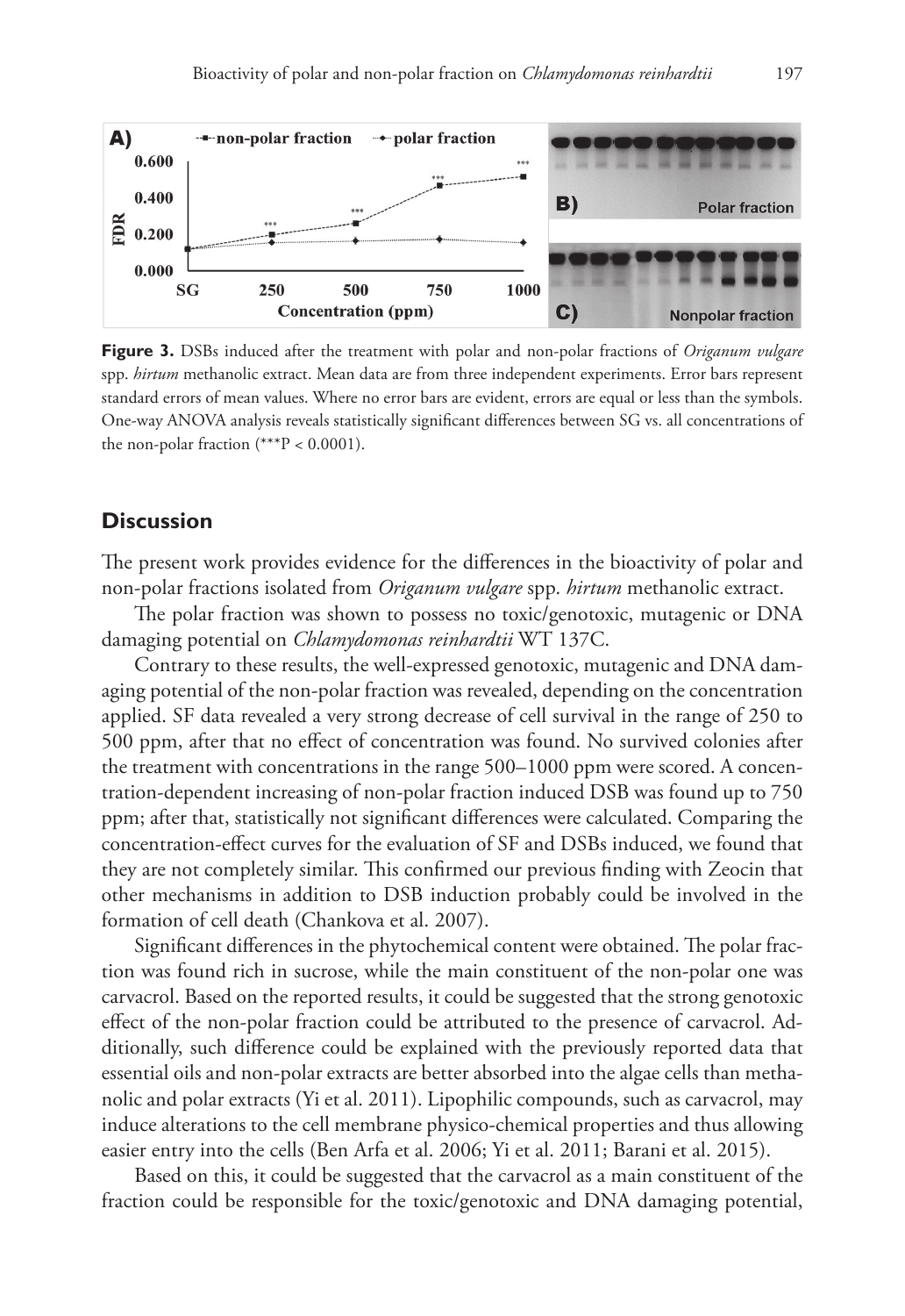inducing DSB. At present, the available data in the literature reported the potential phytotoxicity of carvacrol, based mainly on results concerning seed germination, root length etc. (Kordali et al. 2008; Koiou et al. 2020; Zhou et al. 2021). De Assis Alves et al. (2018) provided evidence for the genotoxic properties of carvacrol on *Lactuca sativa* and *Sorghum bicolor*. Carvacrol has been classified with chronic aquatic toxicity according to CLP (Directive 1272/2008/EC) and European Chemicals Agency (ECHA) ([https://echa.europa.eu/bg/registration-dossier/-/registered-dossier/23562/6/1\)](https://echa.europa.eu/bg/registration-dossier/-/registered-dossier/23562/6/1).

Our study provides new data that the non-polar fraction at a concentration of 250 ppm possesses mild mutagenic activity by induction of mutations related to delayed cell division and point mutations in nuclear or chloroplast DNA. These results are in accordance with another study where carvacrol is reported to affect the plant cell cycle (Pinheiro et al. 2015). Additionally, this fraction is found to induce double-strand breaks in DNA. All of this provides evidence for the genotoxic potential of fractions with a high quantity of carvacrol.

### **Conclusion**

Based on the reported data, it could be concluded that the different bioactivity of the two fractions correlates well with their different chemical composition. The polar fraction, rich in sugars, organic acids and flavonoid glycosides, did not possess genotoxic, DNA damaging and mutagenic potential.

To our present state of knowledge, this study provides the first information that the carvacrol-rich (37.08%) non-polar fraction of *Origanum vulgare* spp. *hirtum* methanolic extract possesses a genotoxic, mutagenic and DNA-damaging effect on some low eukaryotes, such as *C. reinhardtii.* Further experiments with carvacrol should be done in order to clarify the exact mechanism of action.

### **Acknowledgements**

This research was funded by The Bulgarian National Science Fund, contract number 16/2 /11.12.2017.

### **References**

- Abd-El Gawad AM, El Gendy AENG, Assaeed AM, Al-Rowaily SL, Alharthi AS, Mohamed TA, Nassar MI, Dewir YH, Elshamy AI (2021) Phytotoxic effects of plant essential oils: A systematic review and structure-activity relationship based on chemometric analyses. Plants 10(1): 36. <https://doi.org/10.3390/plants10010036>
- Alkan M (2020) Chemical composition and insecticidal potential of different *Origanum* spp. (Lamiaceae) essential oils against four stored product pests. Turkiye Entomoloji Dergisi 44(2): 149–163. <https://doi.org/10.16970/entoted.620387>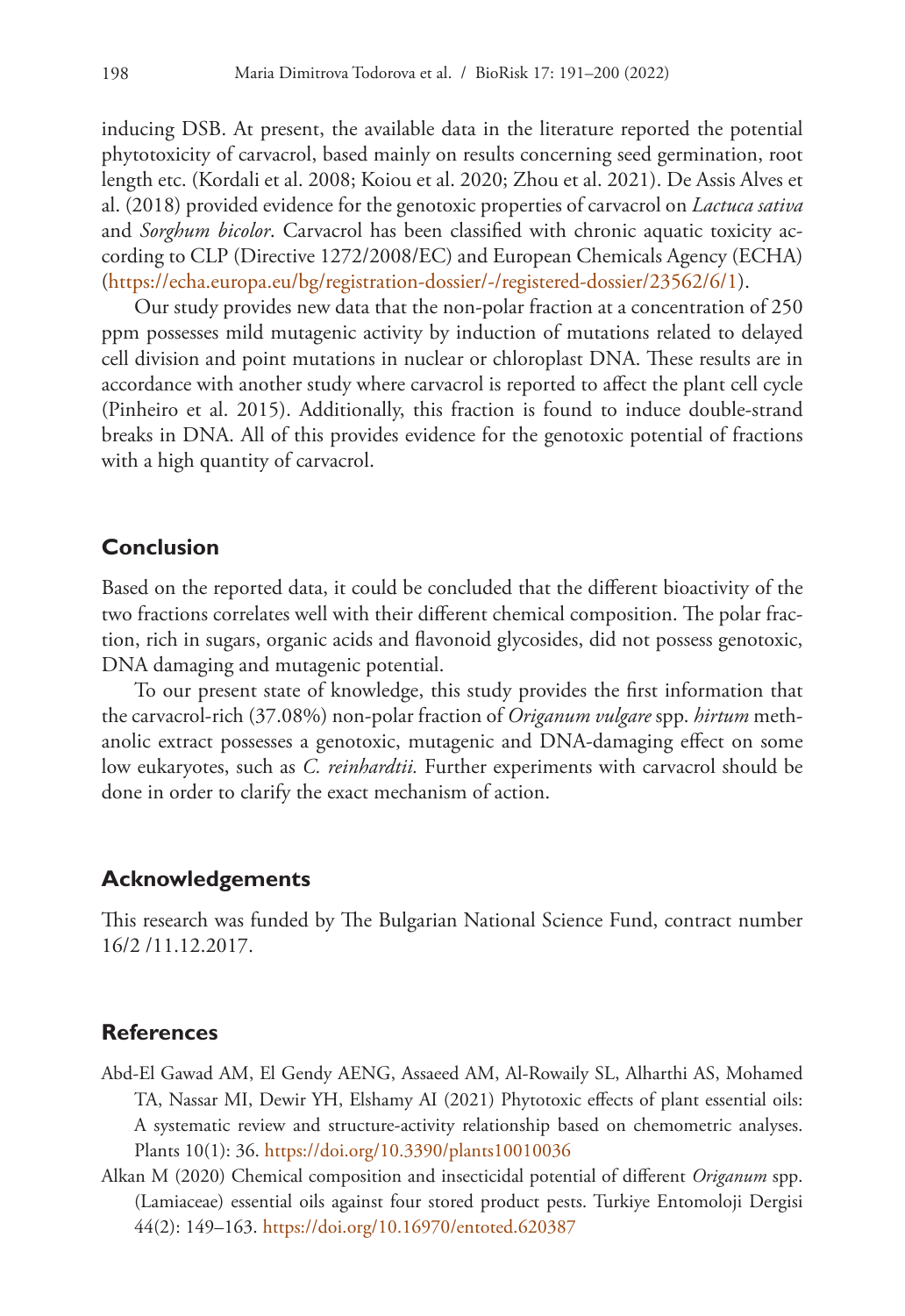- Barani M, Yousefzadi M, Moezi M (2015) Essential oils, new source of algicidal compounds. Journal of Applied Phycology 27(1): 267–273. [https://doi.org/10.1007/s10811-014-](https://doi.org/10.1007/s10811-014-0343-1) [0343-1](https://doi.org/10.1007/s10811-014-0343-1)
- Ben Arfa A, Combes S, Preziosi-Belloy L, Gontard N, Chalier P (2006) Antimicrobial activity of carvacrol related to its chemical structure. Letters in Applied Microbiology 43(2): 149–154.<https://doi.org/10.1111/j.1472-765X.2006.01938.x>
- Berkov S, Pechlivanova D, Denev R, Nikolova M, Georgieva L, Sidjimova B, Bakalov D, Tafradjiiska R, Stoynev A, Momekov G, Bastida J (2021) GC-MS analysis of Amaryllidaceae and Sceletium-type alkaloids in bioactive fractions from Narcissus cv. Hawera. Rapid Communications in Mass Spectrometry 35(14): e9116.<https://doi.org/10.1002/rcm.9116>
- Bryant PE (1968) Survival after fractionated doses of radiation: Modification by anoxia of the response of Chlamydomonas. Nature 219(5149): 75–77.<https://doi.org/10.1038/219075b0>
- Chankova S, Bryant P (2002) Acceleration of DNA-double strand rejoining during the adaptive response of *Chlamydomonas reinhardtii.* Radiatsionnaia Biologiia, Radioecologiia 42(6): 600–603.
- Chankova SG, Matos JA, Simoes F, Bryant PE (2005) The adaptive response of a new radioresistant strain of *Chlamydomonas reinhardtii* correlates with increased DNA double-strand break rejoining. International Journal of Radiation Biology 81(7): 509–514. [https://doi.](https://doi.org/10.1080/09553000500223484) [org/10.1080/09553000500223484](https://doi.org/10.1080/09553000500223484)
- Chankova SG, Yurina NP, Dimova EG, Ermohina OV, Oleskina YP, Dimitrova MT, Bryant PE (2009) Pretreatment with heat does not affect double-strand breaks DNA rejoining in *Chlamydomonas reinhardtii.* Journal of Thermal Biology 34(7): 332–336. [https://doi.](https://doi.org/10.1016/j.jtherbio.2009.06.002) [org/10.1016/j.jtherbio.2009.06.002](https://doi.org/10.1016/j.jtherbio.2009.06.002)
- Chankova SG, Dimova E, Dimitrova M, Bryant PE (2007) Induction of DNA doublestrand breaks by zeocin in *Chlamydomonas reinhardtii* and the role of increased DNA double-strand breaks rejoining in the formation of an adaptive response. Radiation and environmental biophysics 46(4): 409–416.<https://doi.org/10.1007/s00411-007-0123-2>
- De Assis Alves T, Pinheiro PF, Praça-Fontes MM, Andrade-Vieira LF, Corrêa KB, de Assis Alves T, Aparecida da Cruz F, Lacerda V Junior, Ferreira A, Soares TCB (2018) Toxicity of thymol, carvacrol and their respective phenoxyacetic acids in *Lactuca sativa* and *Sorghum bicolor.* Industrial Crops and Products 114: 59–67.<https://doi.org/10.1016/j.indcrop.2018.01.071>
- De Martino L, De Feo V, Formisano C, Mignola E, Senatore F (2009) Chemical composition and antimicrobial activity of the essential oils from three chemotypes of *Origanum vulgare* L. ssp. *hirtum* (Link) Ietswaart growing wild in Campania (Southern Italy). Molecules (Basel, Switzerland) 14(8): 2735–2746. <https://doi.org/10.3390/molecules14082735>
- De Santis F, Poerio N, Gismondi A, Nanni V, Di Marco G, Nisini R, Thaller MC, Canini A, Fraziano M (2019) Hydroalcoholic extract from *Origanum vulgare* induces a combined anti-mycobacterial and anti-inflammatory response in innate immune cells. PLoS One 14(3): e0213150. <https://doi.org/10.1371/journal.pone.0213150>
- Dimitrova M, Dimova E, Mitrovska Z, Kapchina-Toteva V, Chankova S (2007) Testing of polluted soil samples for genotoxic potential using *Chlamydomonas reinhardtii.* Algological Studies 123(1): 111–121.<https://doi.org/10.1127/1864-1318/2007/0123-0111>
- Dimova E, Dimitrova M, Miteva D, Mitrovska Z, Yurina NP, Bryant PE, Chankova S (2009) Does single-dose cell resistance to the radio-mimetic zeocin correlate with a zeocin-induced